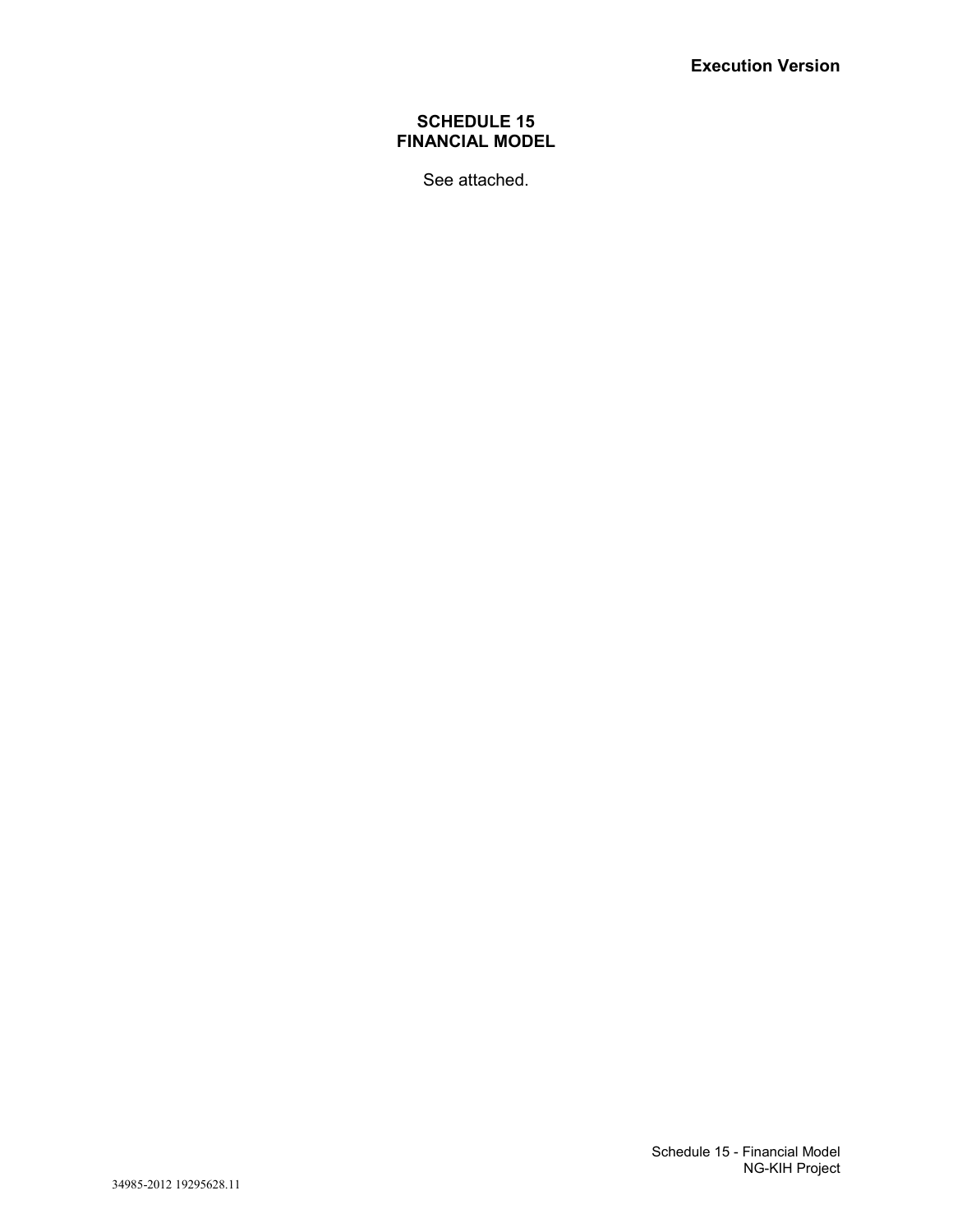# **Next Generation Kentucky Information Highway: Financial Model Outputs 28-Aug-15**

| <b>Alignment Option Summaries</b>            |          |           |        |
|----------------------------------------------|----------|-----------|--------|
| <b>Key Metrics</b>                           |          |           |        |
| Total Availability Payment (Monthly, \$2015) | [\$000s] | 2,320.354 |        |
| Total Availability Payment (Monthly, \$2016) | [\$000s] | 2,378.363 |        |
| <b>Total Funding Required</b>                | [\$000s] | 383,777   |        |
| <b>Designated Equipment</b>                  | [\$000s] | 28,646    |        |
| Commonwealth Contribution                    | [\$000s] | (30,000)  |        |
| Milestone Payment                            | [\$000s] | (23,500)  |        |
| <b>Revenue During Construction</b>           | [\$000s] | (37, 118) |        |
| <b>Interest Earned During Construction</b>   | [\$000s] | (1,801)   |        |
| <b>Private Capital Raised</b>                | [\$000s] | 320,004   |        |
|                                              |          | Min       | Avg    |
| <b>LLCR</b>                                  | [x]      | 1.25x     | 1.25x  |
| <b>DSCR</b>                                  | [x]      | 1.25x     | 1.25x  |
| Year of Min DSCR                             | [year]   | 30-Jun-20 |        |
| Gearing                                      | $[\%]$   | 93.02%    |        |
| Debt / $(D + E + RC)$                        | $[\%]$   | 83.12%    |        |
| <b>Returns</b>                               |          |           | OpCo   |
| <b>IRR</b>                                   | [%]      |           | 12.00% |

| <b>Sources</b>                             |          |         |          |
|--------------------------------------------|----------|---------|----------|
| <b>Commonwealth Contribution</b>           | [\$000s] | 30,000  | 7.27%    |
| Milestone Payment                          | [\$000s] | 23,500  | 5.70%    |
| <b>Revenue During Construction</b>         | [\$000s] | 37,118  | $9.00\%$ |
| Series 2015B - Taxable                     | [\$000s] | 57,996  | 14.06%   |
| Series 2015A - Tax Exempt                  | [\$000s] | 231,950 | 56.24%   |
| Senior Bond Premiums / (Discounts)         | [\$000s] | 8,303   | 2.01%    |
| Sub Debt & OpCo Contributions              | [\$000s] | 21,756  | 5.28%    |
| <b>Interest Earned During Construction</b> | [\$000s] | 1,801   | 0.44%    |
| <b>Total Sources</b>                       | [\$000s] | 412,423 | 100.00%  |

| <b>Uses</b>                                 |          |         |          |
|---------------------------------------------|----------|---------|----------|
| <b>Construction Costs</b>                   | [\$000s] | 274,849 | 66.64%   |
| Designated Equipment Purchased by Authority | [\$000s] | 28,646  | 6.95%    |
| Contractor O&M During Construction          | [\$000s] | 22,149  | 5.37%    |
| <b>SPV Costs During Construction</b>        | [\$000s] | 7,004   | 1.70%    |
| <b>Development Returns</b>                  | [\$000s] | 8,248   | 2.00%    |
| Development Cost Recovery                   | [\$000s] | 8,178   | 1.98%    |
| <b>Project Structuring Fee</b>              | [\$000s] | 2,062   | 0.50%    |
| LC Cost                                     | [\$000s] | 507     | 0.12%    |
| <b>Financing Costs</b>                      | [\$000s] | 2,082   | 0.50%    |
| <b>Commitment Fees</b>                      | [\$000s] | 268     | $0.06\%$ |
| Reserves - Others                           | [\$000s] | 1,468   | 0.36%    |
| Reserves - DSRA                             | [\$000s] | 7,647   | 1.85%    |
| <b>Construction Period Insurance</b>        | [\$000s] | 2,612   | 0.63%    |
| <b>Interest During Construction</b>         | [\$000s] | 37,701  | 9.14%    |
| <b>Upfront IRU Costs</b>                    | [\$000s] | 9,000   | 2.18%    |
| <b>Taxes During Construction</b>            | [\$000s] | 2       | $0.00\%$ |
| <b>Total Uses</b>                           | [\$000s] | 412.423 | 100.00%  |



### **Uses of Funds: Operations (Chart Not Audited)**

| <b>Sources &amp; Uses: Operations</b><br><b>Sources During Operations</b> |          |           |                 |
|---------------------------------------------------------------------------|----------|-----------|-----------------|
| <b>Commonwealth Availability Payments</b>                                 | [\$000s] | 1,186,541 | 91.04%          |
| Additional AP to Fund Refresh                                             | [\$000s] | 87,403    | 6.71%           |
| Operating Costs Funded by Ctn Proceeds                                    | [\$000s] | 10,153    | 0.78%           |
| <b>DSRA</b> - Interest                                                    | [\$000s] | 3,331     | 0.26%           |
| <b>DSRA</b> - Withdrawals                                                 | [\$000s] | 14,156    | 1.09%           |
| Release of Surplus Account                                                | [\$000s] | 404       | 0.03%           |
| Release from Bond Interest Account                                        | [\$000s] | 1,318     | 0.10%           |
| <b>Working Capital Interest During Ops</b>                                | [\$000s] |           | $- \frac{0}{0}$ |
| <b>Total Sources</b>                                                      | [\$000s] | 1,303,307 | 100.00%         |
| <b>Uses During Operations</b>                                             |          |           |                 |
| <b>SPV O&amp;M</b>                                                        | [\$000s] | 70,948    | 5.44%           |
| Contractor O&M                                                            | [\$000s] | 391,054   | 30.00%          |
| Refresh                                                                   | [\$000s] | 87,403    | 6.71%           |
| <b>Taxes Paid During Operations</b>                                       | [\$000s] | 43,237    | 3.32%           |
| Senior Debt Interest Paid                                                 | [\$000s] | 262,876   | 20.17%          |
| Reinvestments of Operating Cashflows                                      | [\$000s] | 18,118    | 1.39%           |
| Senior Debt Principal Paid                                                | [\$000s] | 289,946   | 22.25%          |
| Sub-Debt and OpCo Distributions (Net of Taxes)                            | [\$000s] | 133,215   | 10.22%          |
| <b>DSRA - Deposits</b>                                                    | [\$000s] | 6,510     | 0.50%           |
| <b>Total Uses</b>                                                         | [\$000s] | 1,303,307 | 100.00%         |



# **Debt Outstanding & DSCR (Chart Not Audited)**



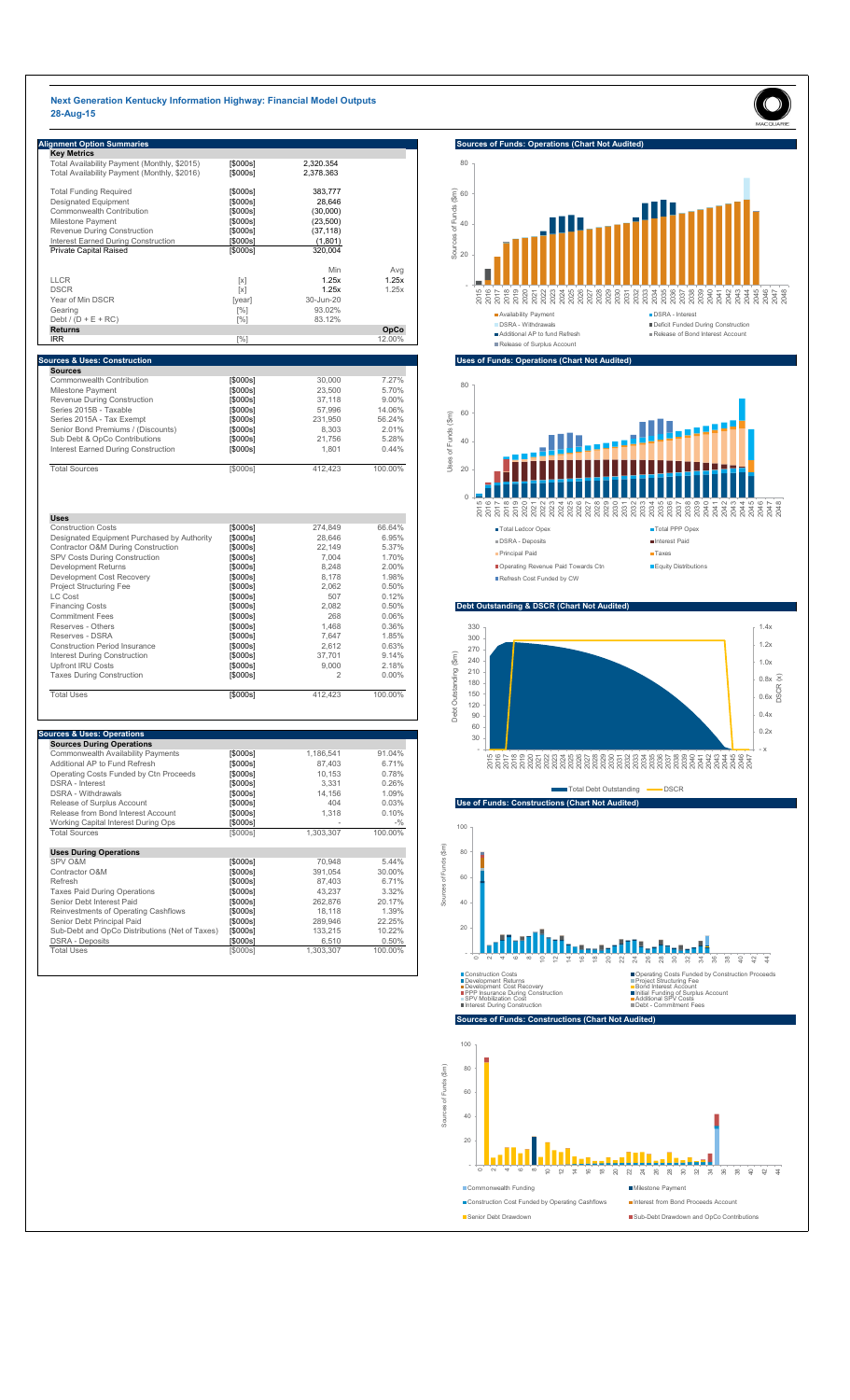### **SCHEDULE 16 COMMUNICATION ROLES**

The Authority and Project Co will, throughout the Term, share responsibilities for communications, including community relations, stakeholder consultation, media relations and emergency communications on the terms set out in this Schedule 16.

## **1. GENERAL**

- 1.1 Project Co will consult and cooperate with the Authority regarding communications activities relating to the Project.
- 1.2 The desired outcome of communications activities is to inform the public and other stakeholders about the progress, value and benefits of the Project and to develop and maintain support for the Project.
- 1.3 Communications strategies and plans involving the interests of both parties are to be prepared on a joint basis, with one party taking a lead role and the other a supporting role, as described in this Schedule 16.
- 1.4 Where communications strategies and plans involve the interests of both parties, each party will give the other a reasonable opportunity (taking into account the need for timely communications) to consider communications strategies and plans initiated by the other and, if information is supplied by a party, it should include or be accompanied by sufficient explanatory or other material to enable the information to be properly considered.
- 1.5 Project Co will consider and, acting reasonably, take into account public and other stakeholder input in regard to its plans for the Design, Construction and Services.
- 1.6 This Schedule 16 is a guideline and may be amended by mutual agreement. For clarity, non-compliance with this Schedule 16 by Project Co will not constitute a Project Co Event of Default and non-compliance with this Schedule 16 by the Authority will not constitute an Authority Event of Default.
- 1.7 Project Co acknowledges that nothing in this Schedule 16 limits any requirements for compliance with applicable Law and that the Authority may be required to make disclosure of information under applicable Law, including the Open Records Act.
- 1.8 Project Co acknowledges that the Authority will be free to disclose (including on websites) this Project Agreement and any and all terms hereof, except for those portions that would not be required to be disclosed under applicable Law. The Authority will consult with Project Co prior to such disclosure.
- 1.9 Except for Section 1.8, this Schedule 16 is subject to the parties' obligations in respect of confidentiality and public communications pursuant to Sections 17.1 and 17.2 of this Project Agreement.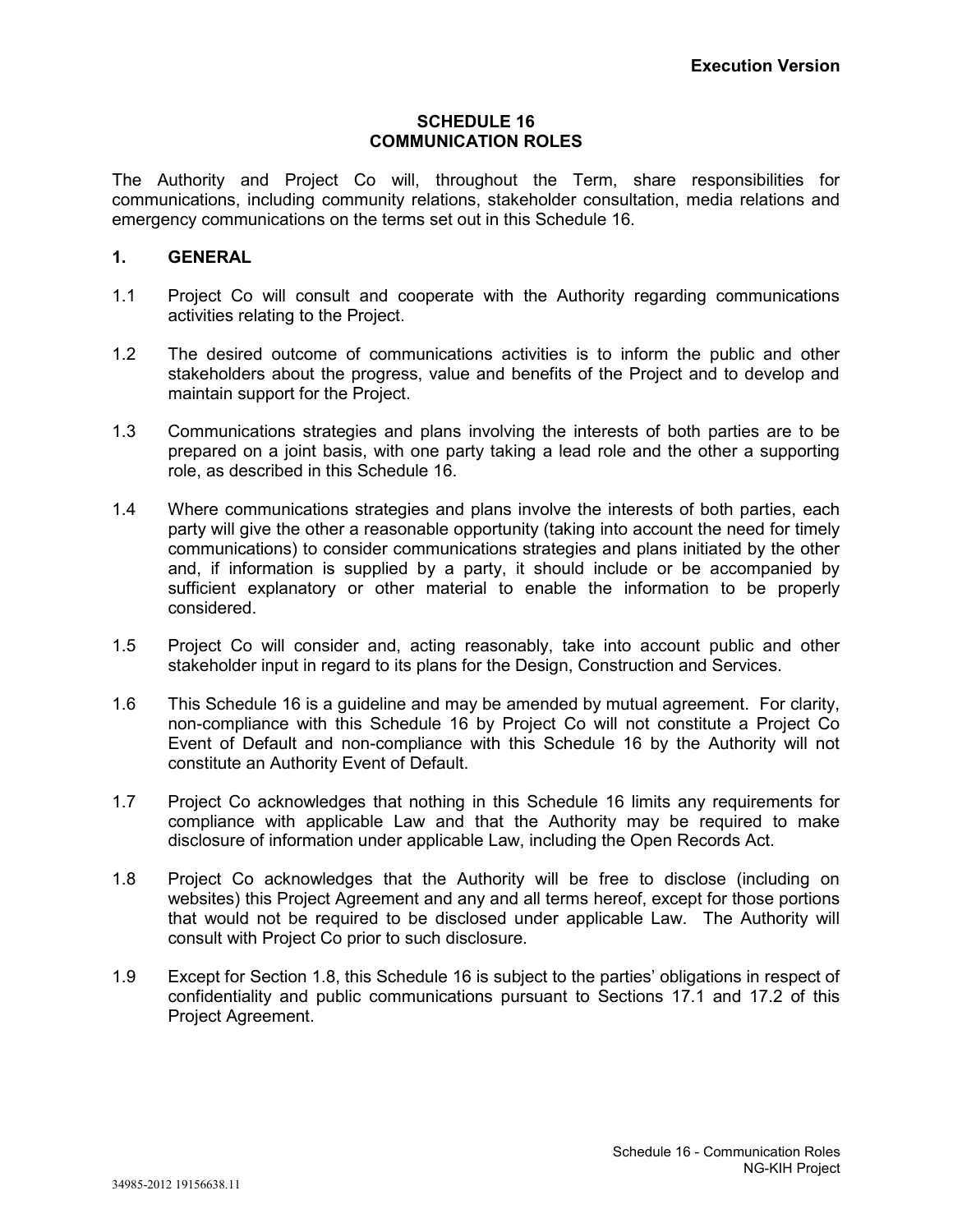# **2. CATEGORIES OF COMMUNICATIONS**

The following categories of communications are covered by this Schedule 16 and each category applies during the Construction Period and the Operating Period:

- (a) **Communications Planning**: developing plans and strategies in support of the Project, including integrating the categories of communication listed in Section 6 of this Schedule 16;
- (b) **Community Relations**: keeping all key audiences (as identified in communications plans) informed, including providing overall Project information about schedule, design, construction and services, using any and all appropriate communications tools and tactics;
- (c) **Consultation**: engaging in discussions with Project stakeholders throughout each period;
- (d) **Media Relations**: providing the media with Project updates and responding to issues raised by the media; and
- (e) **Emergency Communications**: preparing and implementing crisis communications planning and preparedness.

### **3. LEAD AND SUPPORTING ROLES**

- 3.1 Within each category of communications set out in Section 6 of this Schedule 16, Project Co will play either a lead or supporting role, working with the Authority to achieve the desired communications outcomes. These roles may be different for the different periods of the Project.
- 3.2 For all categories of communication, and whether communication occurs as part of a lead or supporting role, no advertising that involves payment by Project Co or the Authority to a third party may include Project Co, the Authority or the Project unless Project Co or the Authority obtains the prior written consent of the other party, such consent not to be unreasonably withheld or delayed.

#### **4. LEAD RESPONSIBILITIES**

The following is an overview of the responsibilities associated with lead roles:

- (a) developing a communications plan including all activities for which the party is identified as lead and having regard to the input of the supporting party, which communications plan will be updated on an annual basis;
- (b) approving communication tactics in response to specific circumstances, unless otherwise indicated in this Schedule 16;
- (c) implementing its role in approved plans;
- (d) achieving the outcomes set out in the annual communication plans;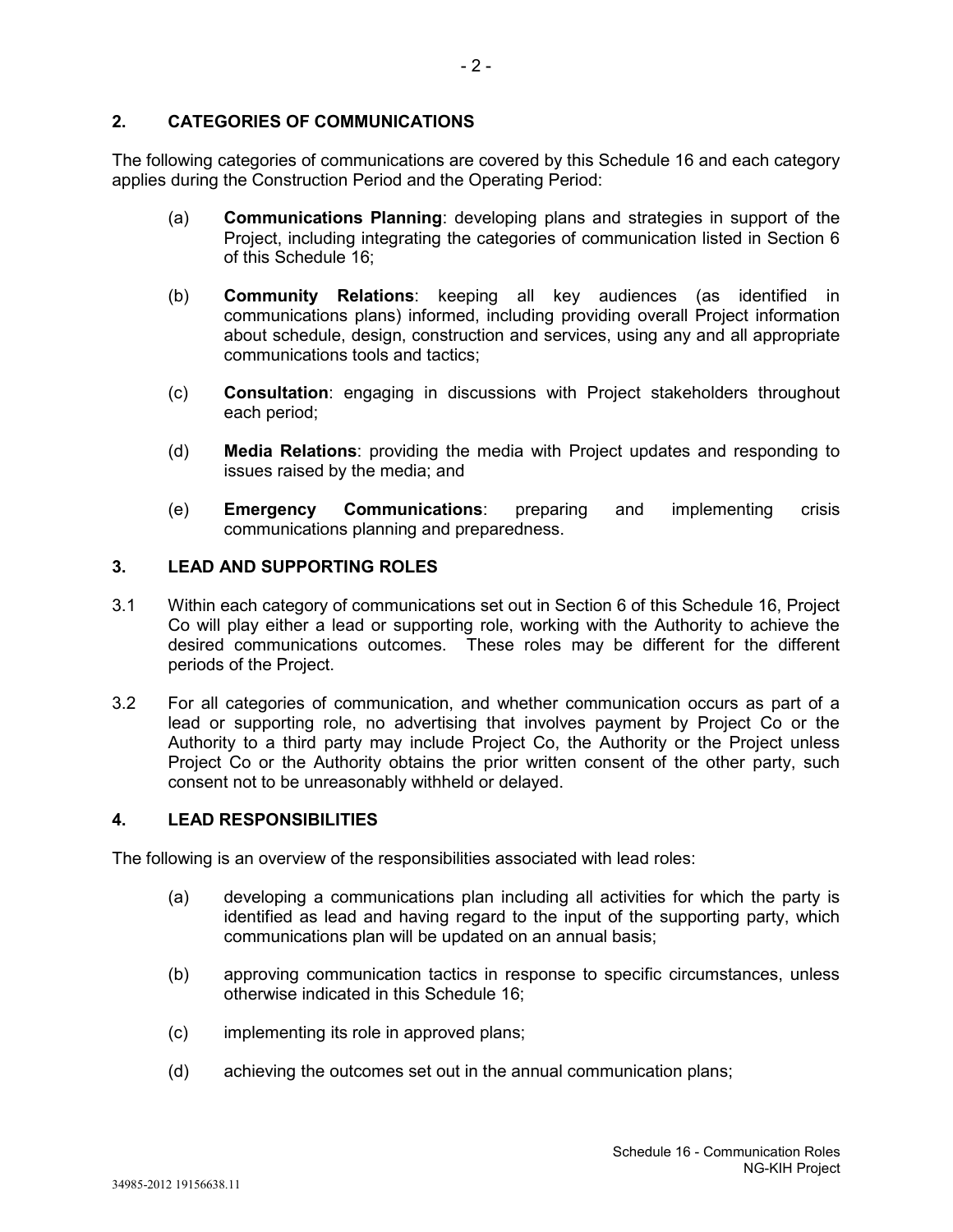- (e) maintaining constructive and positive relationships with the public and other stakeholders;
- (f) providing information, as required by the supporting party and its team members, to support communication and consultation activities;
- (g) as relevant to its lead role, organizing, attending and participating in community and other stakeholder consultation meetings and carrying out other communication activities to consult with and report back to the community and other stakeholders, which may include, depending on effectiveness, open houses, information updates, public displays, advertising, website creation, maintenance updates, construction notices, milestone celebration events, news releases and tours, and directing inquiries to the supporting party as appropriate;
- (h) assuming responsibility for costs related to carrying out lead responsibilities, in the amounts and in the manner outlined in approved strategies and plans;
- (i) monitoring whether the Design, Construction and Services are conducted in a manner consistent with strategic communication plans and advising the parties of any material inconsistency; and
- (j) having a trained media relations spokesperson available to respond to media requests.

#### **5. SUPPORTING RESPONSIBILITIES**

The following is an overview of the responsibilities associated with supporting roles:

- (a) assisting with the development and implementation of communication plans, including drafting of initial plans and other communication documents, such as maps and other presentation material for public communications, as directed by the lead party;
- (b) obtaining approval for communication tactics before implementation;
- (c) implementing its role in approved plans;
- (d) maintaining constructive and positive relationships with the public and other stakeholders;
- (e) providing information, as required by the lead party and its team members, to support communication and consultation activities;
- (f) as relevant to its supporting role, organizing, attending and participating in community and other stakeholder consultation meetings and carrying out other communication activities to consult with and report back to the community and other stakeholders, which may include, depending on effectiveness, open houses, information updates, public displays, advertising, website creation, maintenance updates, construction notices, milestone celebration events, news releases and tours, and directing inquiries to the lead party as appropriate;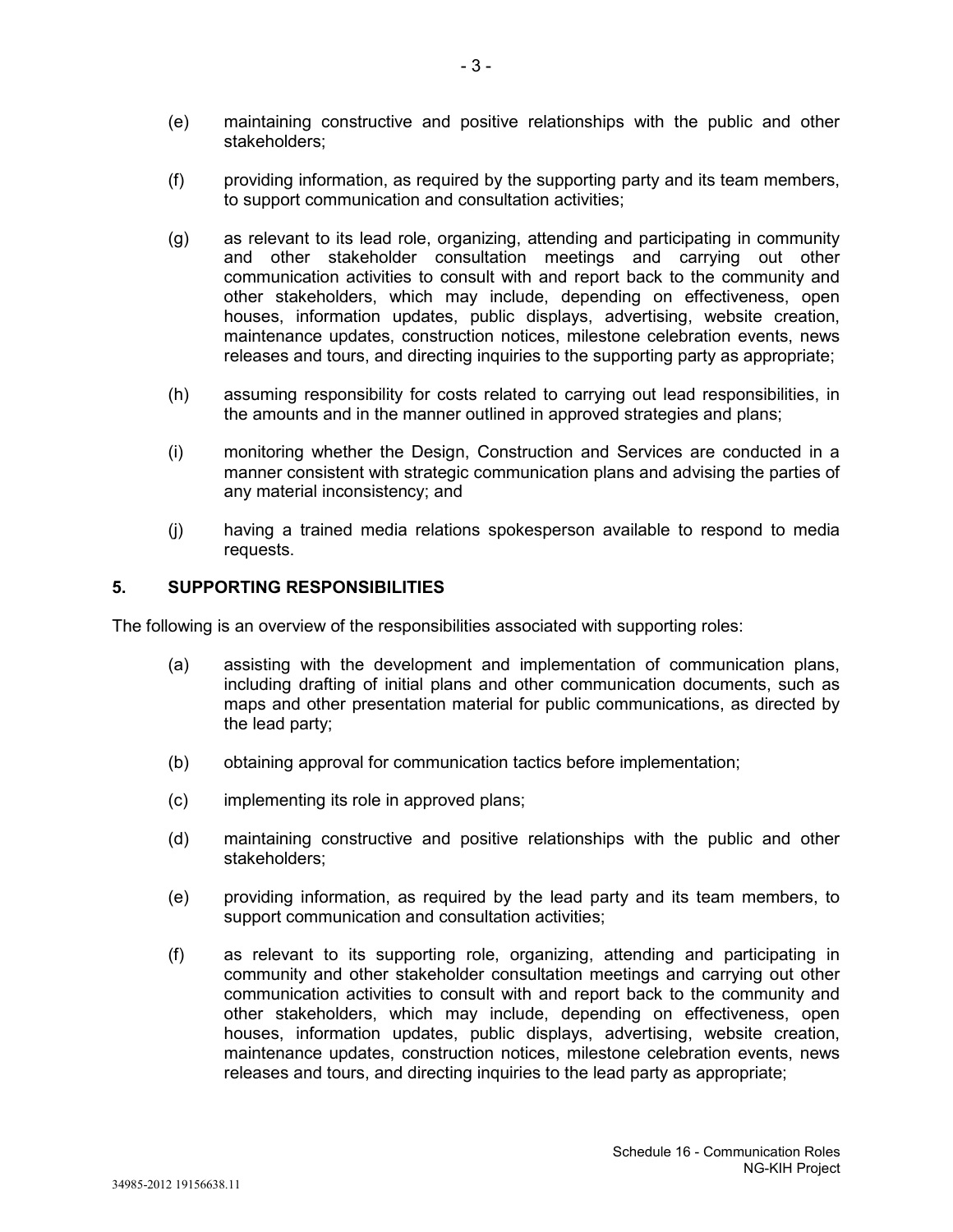- (g) assuming responsibility for costs related to carrying out supporting responsibilities, in the amounts and in the manner outlined approved strategies and plans; and
- (h) having a local, trained media relations spokesperson available to respond to media requests.

# **6. ALLOCATION OF LEAD AND SUPPORTING ROLES**

The lead and supporting roles will be allocated as set out in the following table, unless otherwise required by the Authority in consultation with Project Co:

| <b>PERIOD</b>              | <b>CATEGORY</b>                 | <b>LEAD</b> | <b>SUPPORTING</b> |
|----------------------------|---------------------------------|-------------|-------------------|
| <b>Construction Period</b> | <b>Communications Planning</b>  | Authority   | Project Co        |
|                            | <b>Community Relations</b>      | Authority   | Project Co        |
|                            | Consultation                    | Authority   | Project Co        |
|                            | <b>Media Relations</b>          | Authority   | Project Co        |
|                            | <b>Emergency Communications</b> | Authority   | Project Co        |
|                            | Construction                    | Project Co  | Authority         |
| <b>Operating Period</b>    | <b>Communications Planning</b>  | Project Co  | Authority         |
|                            | <b>Community Relations</b>      | Project Co  | Authority         |
|                            | Consultation                    | Project Co  | Authority         |
|                            | <b>Media Relations</b>          | Project Co  | Authority         |
|                            | <b>Emergency Communications</b> | Project Co  | Authority         |

# **7. AUTHORITY RIGHT TO STEP IN AT PROJECT CO'S COST**

If Project Co is required to take a lead role in accordance with Section 6 of this Schedule 16 but fails to comply with its obligations under this Schedule 16 in any material respect, the Authority may, upon 5 Business Days' notice to Project Co, which notice shall describe such failure, undertake and assume the lead role obligations of Project Co, at the expense of Project Co, including all direct costs of engaging third party assistance with communication responsibilities and all Direct Losses of the Authority in connection with fulfilling Project Co's obligations under this Schedule 16. If the Authority determines that Project Co has resumed compliance with its lead role obligations within 5 Business Days of receiving such notice from the Authority, the Authority shall not exercise its rights hereunder.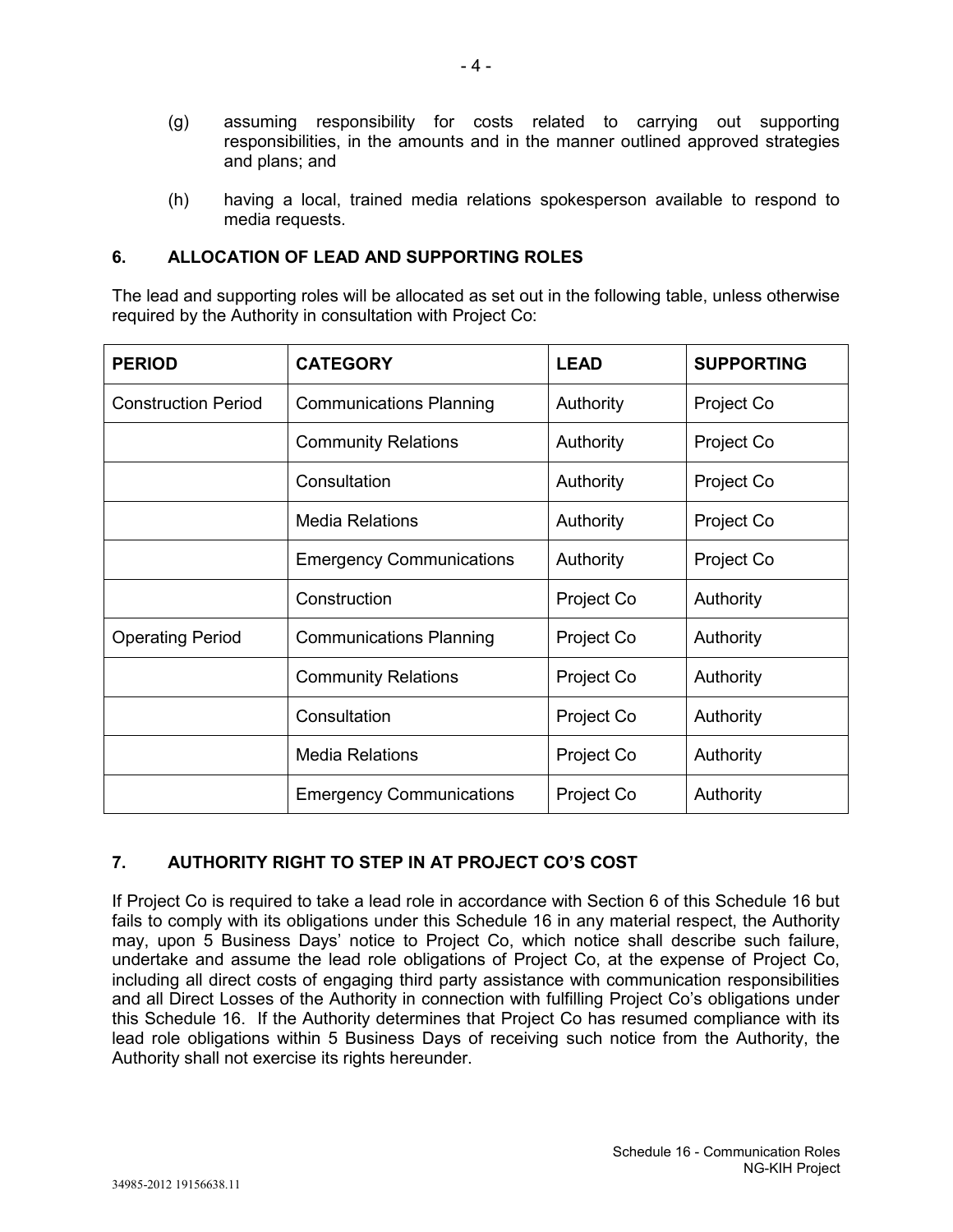# **SCHEDULE 17 KEY INDIVIDUALS**

| Name of Key Individual   | Capacity                                                      | <b>Applicable Period of Term</b>                          |  |
|--------------------------|---------------------------------------------------------------|-----------------------------------------------------------|--|
| <b>Operations Co:</b>    |                                                               |                                                           |  |
| Mike Lee                 | Project Co Lead                                               | <b>Construction Period and</b><br><b>Operating Period</b> |  |
| <b>Shaun Greffard</b>    | Project Co's Design and<br><b>Construction Representative</b> | <b>Effective Date to System</b><br>Completion             |  |
| <b>Trent Edwards</b>     | <b>Project Co's Operating Period</b><br>Representative        | <b>Construction Period and</b><br><b>Operating Period</b> |  |
| Design-Builder:          |                                                               |                                                           |  |
| Dean Siegrist            | Design-Builder Representative                                 | <b>Effective Date to System</b><br>Completion             |  |
| <b>Barry Baker</b>       | <b>Construction Lead</b>                                      | <b>Effective Date to System</b><br>Completion             |  |
| <b>Max Comstock</b>      | Design Lead                                                   | <b>Effective Date to System</b><br>Completion             |  |
| <b>Service Provider:</b> |                                                               |                                                           |  |
| <b>Trent Edwards</b>     | Service Provider Representative                               | <b>Operating Period</b>                                   |  |
| <b>Harminder Gill</b>    | <b>Service Provider Product</b><br><b>Solutions Manager</b>   | <b>Operating Period</b>                                   |  |
| <b>Todd Richard</b>      | Service Provider Design<br>Support                            | <b>Construction Period and</b><br><b>Operating Period</b> |  |
| <b>Jan Summarell</b>     | <b>Operations Team Lead</b>                                   | <b>Operating Period</b>                                   |  |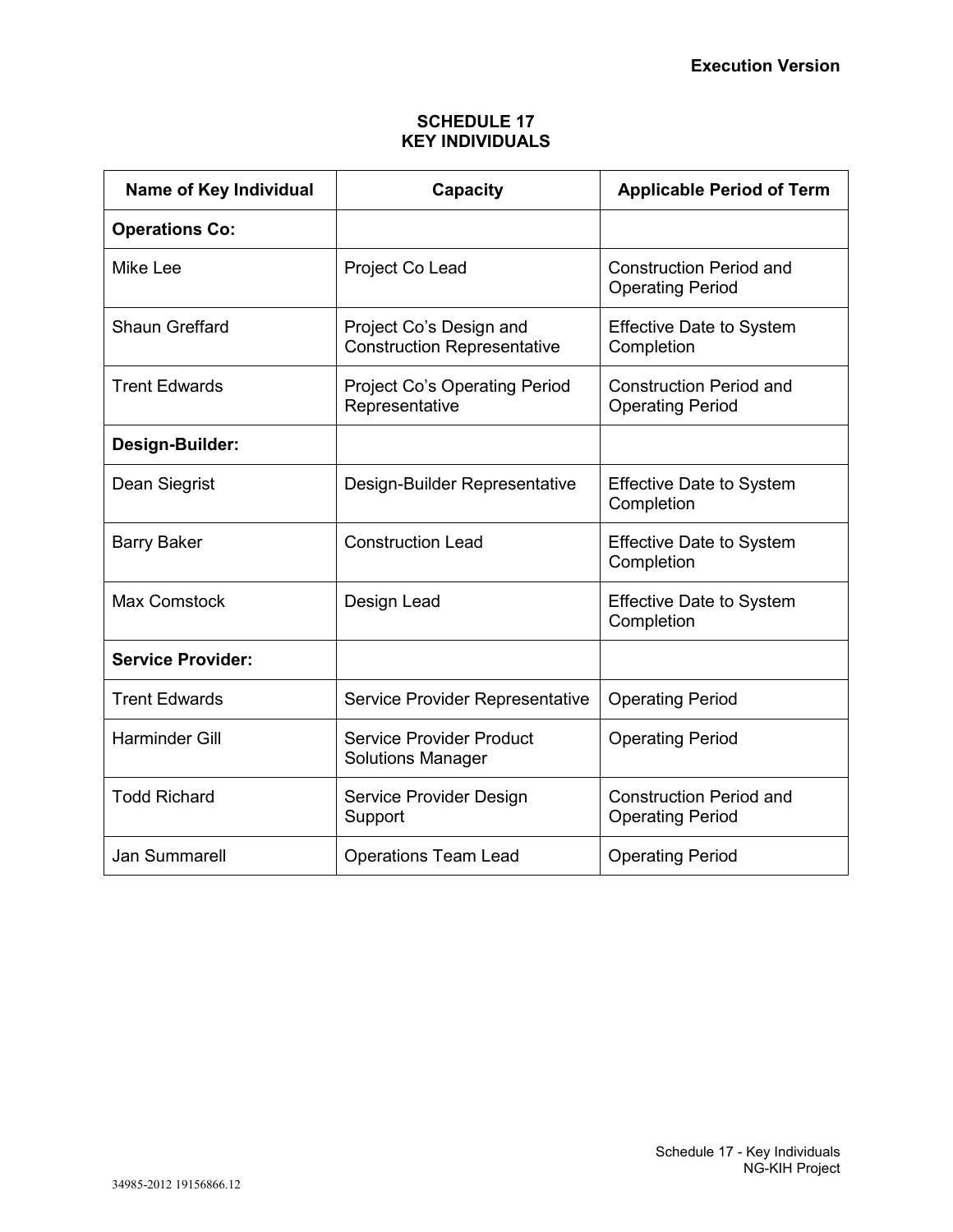### **SCHEDULE 18 COMPLETION DOCUMENTS**

# **1. GENERAL**

In this Schedule 18, "certified" will mean that the relevant document is certified (for and on behalf of the relevant corporation or other entity and without personal liability) by an authorized signatory of the relevant corporation or other entity as a true and complete copy in full force and effect and unamended as of the date of the relevant certificate.

# **2. DOCUMENTS TO BE DELIVERED BY PROJECT CO**

Unless an original document is specifically referred to below, Project Co will deliver to the Authority a certified copy of each of the following documents in accordance with Section 2.2(a) of this Project Agreement:

- (a) an original of this Project Agreement, executed by Project Co;
- (b) the Senior Financing Agreements, executed by the parties to such agreements;
- (c) a certification from Project Co that the Senior Financing Agreements are unconditional and all conditions to the availability of funds to Project Co under the Senior Financing Agreements have been satisfied or waived, accompanied by evidence of the same;
- (d) the Lenders' Remedies Agreement, executed by the parties to such agreement (other than the Authority);
- (e) the Project Implementation Agreement, executed by the parties to such agreement;
- (f) the Design-Build Agreement, executed by the parties to such agreement;
- (g) the Services Contract, executed by the parties to such agreement;
- (h) the following documents executed by the parties thereto:
	- (1) from the Design-Builder:
		- (A) a letter of credit as security for the Design-Builder's obligations; and
		- (B) a guarantee from each of Ledcor Contractors Group Inc. and BVH, Inc. with respect to the Design-Build Agreement; and
	- (2) from the Service Provider:
		- (A) a letter of credit as security for the Service Provider's obligations; and
		- (B) a guarantee from Ledcor Contractors Group Inc. with respect to the Services Contract,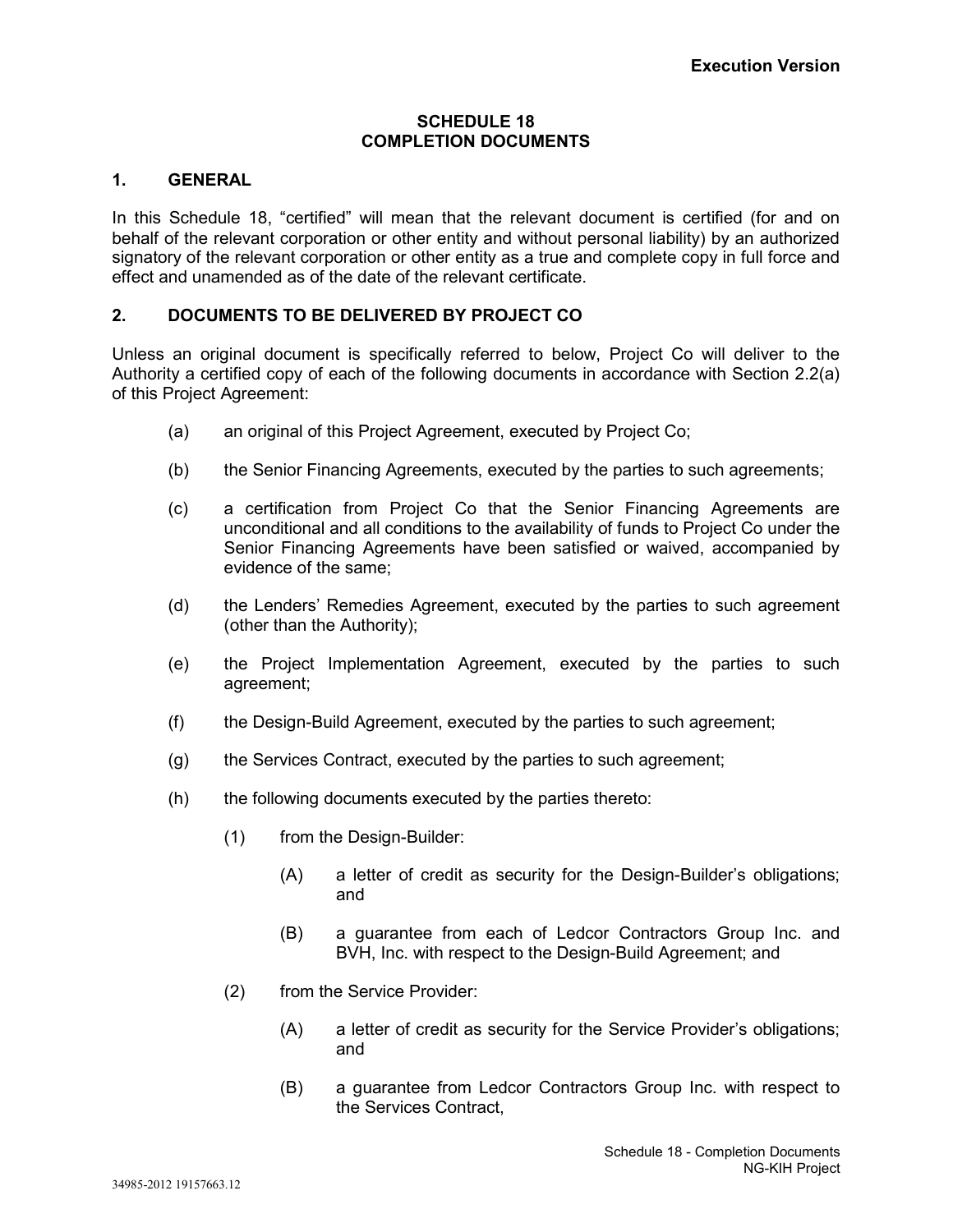in each case, which performance and other security will provide for a novation or assignment to the Authority if the Authority exercises its rights under the Design-Builder Collateral Agreement or the Service Provider Collateral Agreement, as applicable;

- (i) an original of the Design-Builder Collateral Agreement, executed by the parties to such agreement (other than the Authority);
- (j) an original of the opinion of counsel to the Design-Builder in respect of the Design-Build Agreement and the Design-Builder Collateral Agreement, such opinion to be in a form acceptable to the Authority and its counsel, acting reasonably;
- (k) an original of the opinion of counsel to each of Ledcor Contractors Group Inc. and BVH, Inc. in respect of the guarantee given in support of the Design-Build Agreement, such opinion to be in a form acceptable to the Authority and its counsel, acting reasonably;
- (l) an original of the Service Provider Collateral Agreement, executed by the parties to such agreement (other than the Authority);
- (m) an original of the opinion of counsel to the Service Provider in respect of the Services Contract and the Service Provider Collateral Agreement, such opinion to be in a form acceptable to the Authority and its counsel, acting reasonably;
- (n) an original of the opinion of counsel to Ledcor Contractors Group Inc. in respect of the guarantee given in support of the Services Contract, such opinion to be in a form acceptable to the Authority and its counsel, acting reasonably;
- (o) the interface agreement between the Design-Builder, the Service Provider and Operations Co, executed by the parties to such agreement;
- (p) a certificate of an authorized signatory of Project Co certifying true copies of the following:
	- (1) an authorizing resolution of the board of directors of Project Co;
	- (2) incumbency of the authorized signatories of Project Co; and
	- (3) the constating documents of Project Co;
- (q) a certificate from Project Co certifying that no injunction or restraining order or other decision, ruling or order of a court or administrative tribunal of competent jurisdiction being in effect which prohibits, restrains, limits or imposes conditions on the ability of Project Co to perform its obligations under this Project Agreement;
- (r) a certificate of an authorized signatory of Operations Co certifying true copies of the following:
	- (1) an authorizing resolution of the board of directors of Operations Co;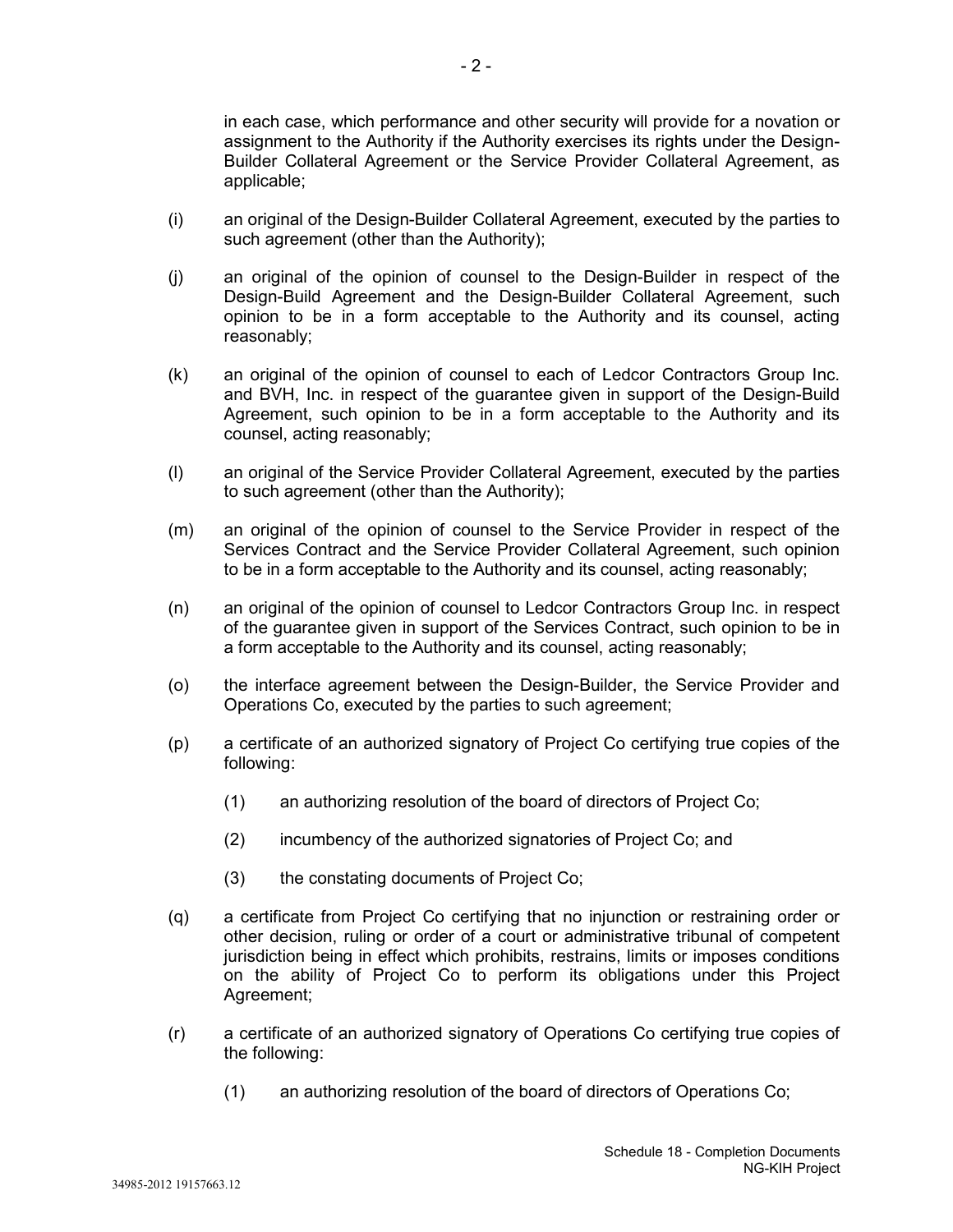- (2) incumbency of the authorized signatories of Operations Co; and
- (3) the constating documents of Operations Co;
- (s) a certificate of an authorized signatory of each of the Design-Builder, Ledcor Contractors Group Inc. and BVH, Inc. certifying true copies of the following:
	- (1) an authorizing resolution of the board of directors of the Design-Builder, Ledcor Contractors Group Inc. or BVH, Inc., as applicable;
	- (2) incumbency of the authorized signatories of the Design-Builder, Ledcor Contractors Group Inc. or BVH, Inc., as applicable; and
	- (3) the constating documents of the Design-Builder, Ledcor Contractors Group Inc. or BVH, Inc., as applicable;
- (t) a certificate of an authorized signatory of each of the Service Provider and Ledcor Contractors Group Inc. certifying true copies of the following:
	- (1) an authorizing resolution of the board of directors of the Service Provider or Ledcor Contractors Group Inc., as applicable;
	- (2) incumbency of the authorized signatories of the Service Provider or Ledcor Contractors Group Inc., as applicable; and
	- (3) the constating documents of the Service Provider or Ledcor Contractors Group Inc., as applicable;
- (u) a certificate of good standing for Project Co;
- (v) a statement of registration in the Commonwealth of Kentucky for Operations Co, the Design-Builder and the Service Provider;
- (w) a copy of an insurance binder or certificates of insurance for all policies required to be taken out by or on behalf of Project Co for the Construction Period in accordance with this Project Agreement;
- (x) an original notice of appointment of Representatives to be appointed by Project Co under this Project Agreement;
- (y) an original of the opinion from counsel to Project Co that Project Co exists, has the power and capacity to enter into this Project Agreement, the Project Implementation Agreement, the Senior Financing Agreements, the Lenders' Remedies Agreement, the Design-Builder Collateral Agreement and the Service Provider Collateral Agreement, and that such documents have been duly authorized, executed and delivered by Project Co, create valid and binding obligations, and are enforceable against Project Co in accordance with their terms, in a form acceptable to the Authority and its counsel, acting reasonably, and including originals of relevant certificates and other documents relied upon by Project Co's counsel;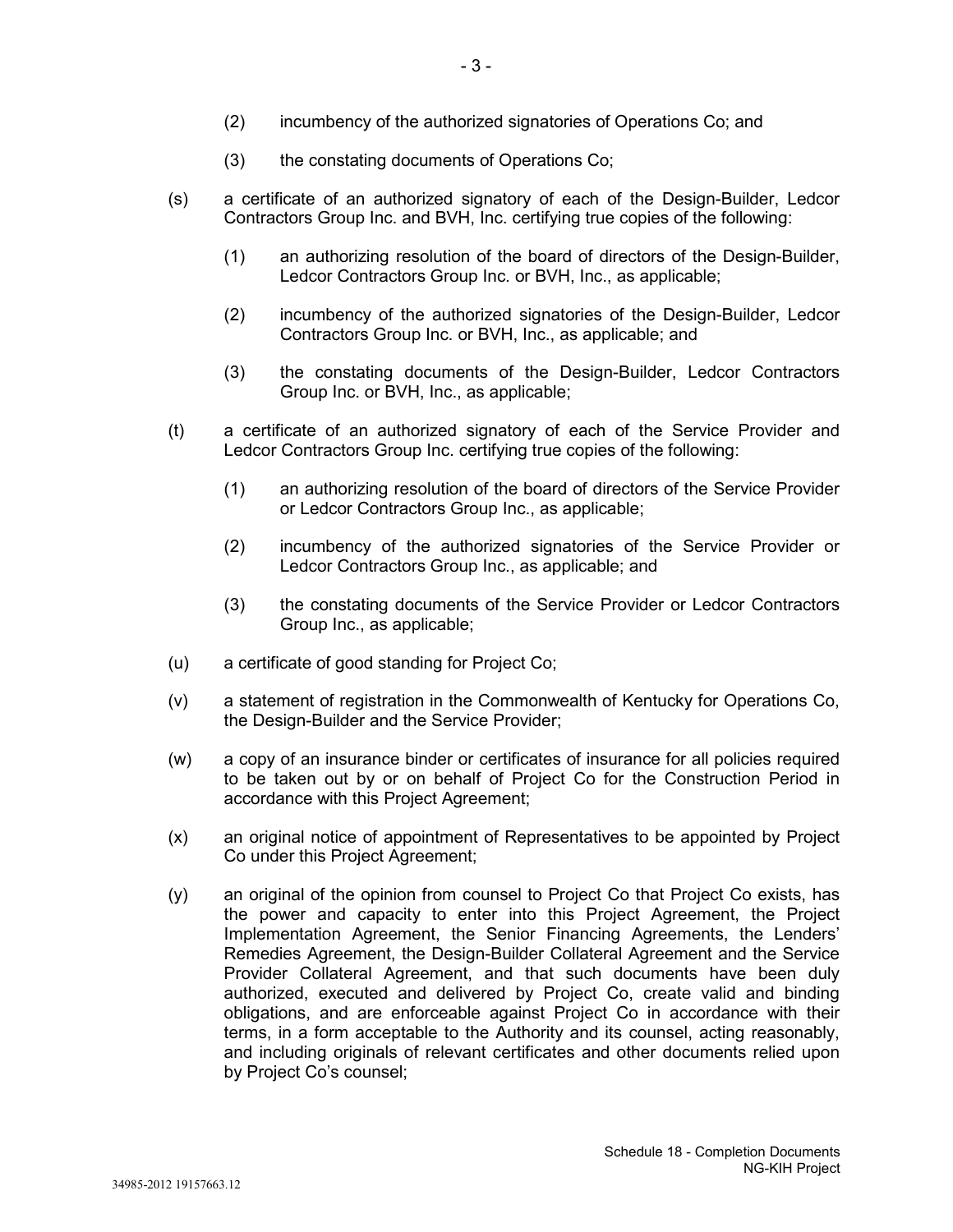- (z) the certificates and opinions required to be delivered by Project Co pursuant to the Senior Financing Agreements, including, without limitation, the Borrower Tax Certificate referred to in Section 4.14 of this Project Agreement;
- (aa) a certificate from Project Co certifying Schedule 15 [Financial Model], and the electronic version of the same, are true and correct copies of the Financial Model;
- (bb) an audit of the Financial Model; and
- (cc) such other documents as the parties may agree, each acting reasonably.

# **3. DOCUMENTS TO BE DELIVERED BY THE AUTHORITY**

Unless an original document is specifically referred to below, the Authority will deliver to Project Co a certified copy of each of the following documents in accordance with Section 2.2(b) of this Project Agreement:

- (a) an original of this Project Agreement, executed by the Authority;
- (b) an original copy of the Lenders' Remedies Agreement, executed by the Authority;
- (c) an original of the Design-Builder Collateral Agreement, executed by the Authority;
- (d) an original of the Service Provider Collateral Agreement, executed by the Authority;
- (e) a certificate of an authorized signatory of the Authority certifying:
	- (1) the Authority has taken all necessary action to authorize the execution and delivery of, and the performance of its obligations under, this Project Agreement, the Lenders' Remedies Agreement, the Design-Builder Collateral Agreement and the Service Provider Collateral Agreement; and
	- (2) the identity and signature of the authorized delegate(s) of the Authority;
- (f) a certificate from the Authority certifying that no injunction or restraining order or other decision, ruling or order of a court or administrative tribunal of competent jurisdiction being in effect which prohibits, restrains, limits or imposes conditions on the ability of the Authority to perform its obligations under this Project Agreement;
- (g) an original notice of appointment of the Representatives to be appointed by the Authority under this Project Agreement;
- (h) an original of the opinion from counsel to the Authority that the Authority has the power and capacity to enter into this Project Agreement, the Lenders' Remedies Agreement, the Design-Builder Collateral Agreement and the Service Provider Collateral Agreement, and that such documents have been duly authorized, executed and delivered by the Authority, create valid and binding obligations, and